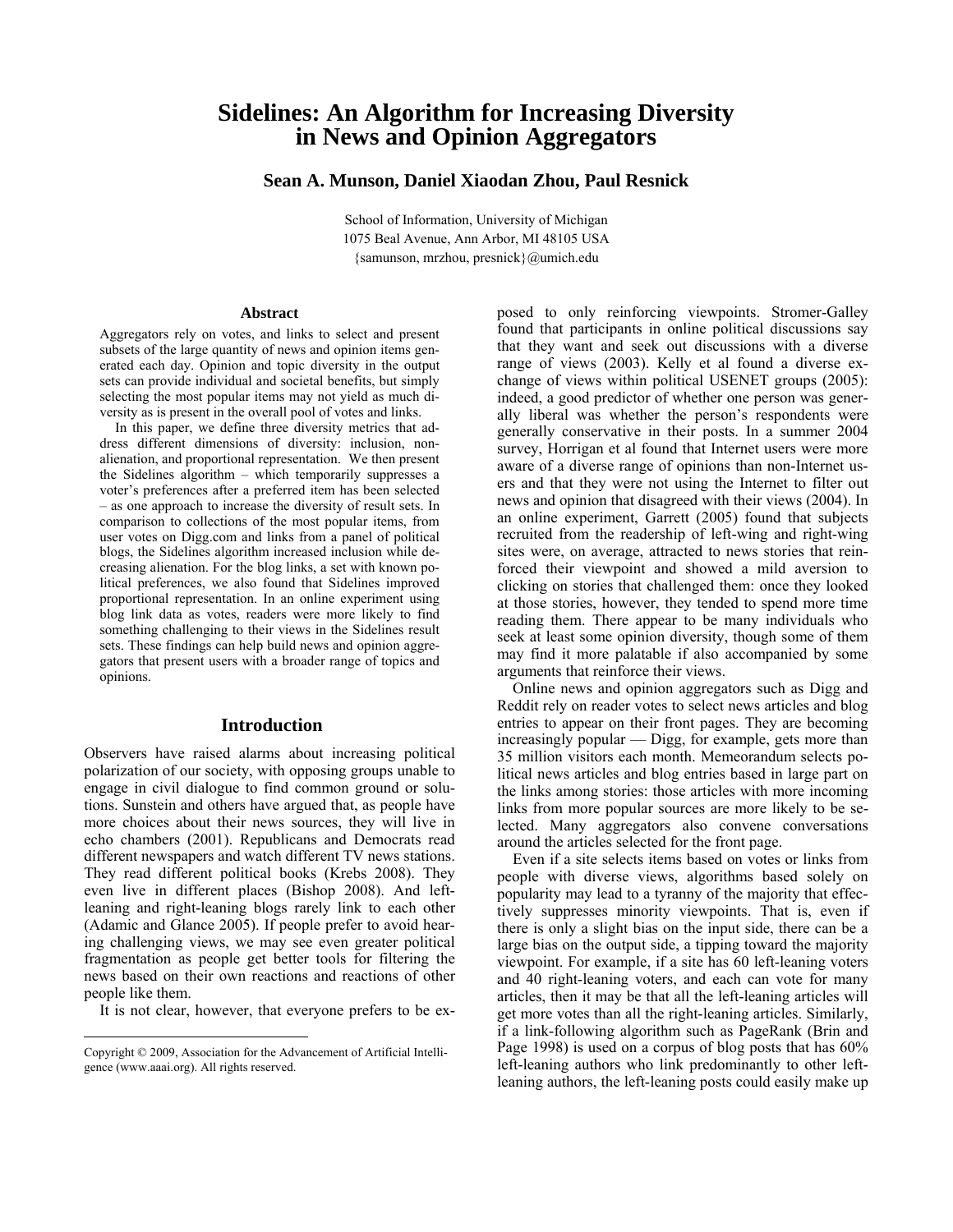100% of the top ranking articles. If a news aggregator takes no corrective steps, the minority may feel disenfranchised and abandon use of the site, even if they would have been happy to stay and participate in a site that included their viewpoint only 40% of the time. Over time, even people who would prefer to get a mixed selection of news, and to participate in discussions with people who have mixed views, would end up sorting themselves into homogeneous groups.

# **Diversity Goals**

Beyond retaining readers with minority viewpoints, there are several societal reasons why some form of diversity might be valuable. One diversity goal is to make as many people as possible feel that their viewpoint is included in the aggregator's result set People who feel that their view is a minority position and so far unspoken may remain silent to promote social harmony (Rossenburg 1955; Mansbridge 1980): by making people see that their viewpoints are publicly represented in the selected news and opinion items, people may be more likely to articulate their viewpoints in discussion, at the news aggregator site and elsewhere. Moreover, people may be more open to hearing challenging opinions once they feel their own viewpoint is represented (Garrett 2005), so making more people feel included may induce more people to expose themselves to challenging viewpoints.

 A second diversity goal is to represent viewpoints in the result set in proportion to their popularity. This could help everyone understand the relative popularity of different viewpoints. There is a natural tendency for people, particularly those in the minority, to think that their own views are more broadly shared than they actually are (Ross et al 1977). Having a better assessment of their true popularity may lead people to accept the legitimacy of disagreeable outcomes in the political sphere, rather than concocting conspiracy theories to explain how the supposed majority will was thwarted.

 A third diversity goal is to ensure that everyone is exposed to challenging viewpoints. A long history of experiments has shown that deliberation on an issue with likeminded people leads to polarization: everyone tends to end with more extreme views than they started with (Brown 1985). Awareness of minority views can also lead individuals in the majority to more divergent, out of the box thinking, which can be useful in problem solving (Nemeth and Rogers 1996).

 It will be valuable, then, to develop algorithms for news and opinion aggregators that select items that in some way reflect the diversity of opinions of their readers.

# **Overview of the Paper**

In this paper, we present an algorithm, which we call Sidelines, that is intended to increase the diversity of result sets. We compare the results produced by the algorithm to those from a pure popularity selection algorithm, using three diversity metrics, and report on an online experiment that asked people to assess the result sets subjectively.

# **Data sets**

The first domain we explored consisted of user votes on Digg.com. Using Digg's public API, we tracked items and votes in the category "World and Business", which includes political news and opinion during the period October 11, 2008 to November 30, 2008. It had an average of 4,600 new incoming stories and 85,000 diggs (votes from users to stories) from an average of 24,000 users every day. Voting roughly followed a power law – 91% of users voted less than once per day, contributing 28% of the total votes, and 0.7% of users voted more than 10 times per day, contributing 32% of the total.

 The second domain consisted of links from blog posts from a collection of 500 political blogs. We selected blogs for this panel from the Wonkosphere directory of political blogs (1,316 blogs). To be included, a blog had to publish the full content of its posts, including markup, as an RSS or Atom feed, had to have posted a blog entry within the previous month, and to have most of its front-page posts be about political topics. This left us with less than our goal of 500 blogs, so we selected others for inclusion by examining the link rolls of blogs already in the sample, until we reached 500.

 We coded each of the source blogs based on its political ideology (liberal, independent, or conservative). We consulted both Wonkosphere and PresidentialWatch08, which maintain directories of weblogs classified by political affiliation. In addition, one of the authors read entries from each blog and coded it manually. When the three classifications disagreed, the majority classification prevailed. If a blog was only classified by one of Wonkosphere and PresidentialWatch, and there was disagreement between that source and the reader, we chose the blogger's selfidentification (if present) or the third-party (Wonkosphere or PresidentialWatch) assessment. Our panel of blogs contained 257 liberal blogs (52%), 174 conservative blogs (35%), and 63 independent blogs (13%)*.* 1

We also processed the blog links to reduce documentredundancy (different URLs for the same document). This processing included checking for the same address except for different file extensions (e.g. .html vs. .htm) and collapsing URLs that are identical except for inclusion or exclusion of "www", some parameters such as session IDs, or the default page in a directory (e.g. "index.html"). For 16 mainstream news sites that commonly appeared in the blog links, we also wrote custom rules to match articles that might be found in multiple sections of the website or in different views.

 $\overline{a}$ 

<sup>&</sup>lt;sup>1</sup> Six additional blogs that we tracked did not post entries during the period October 26 to November 25, 2008. A full list of sources and classifications is available at http://www.smunson.com/bloggregator/sourcesicwsm.csv.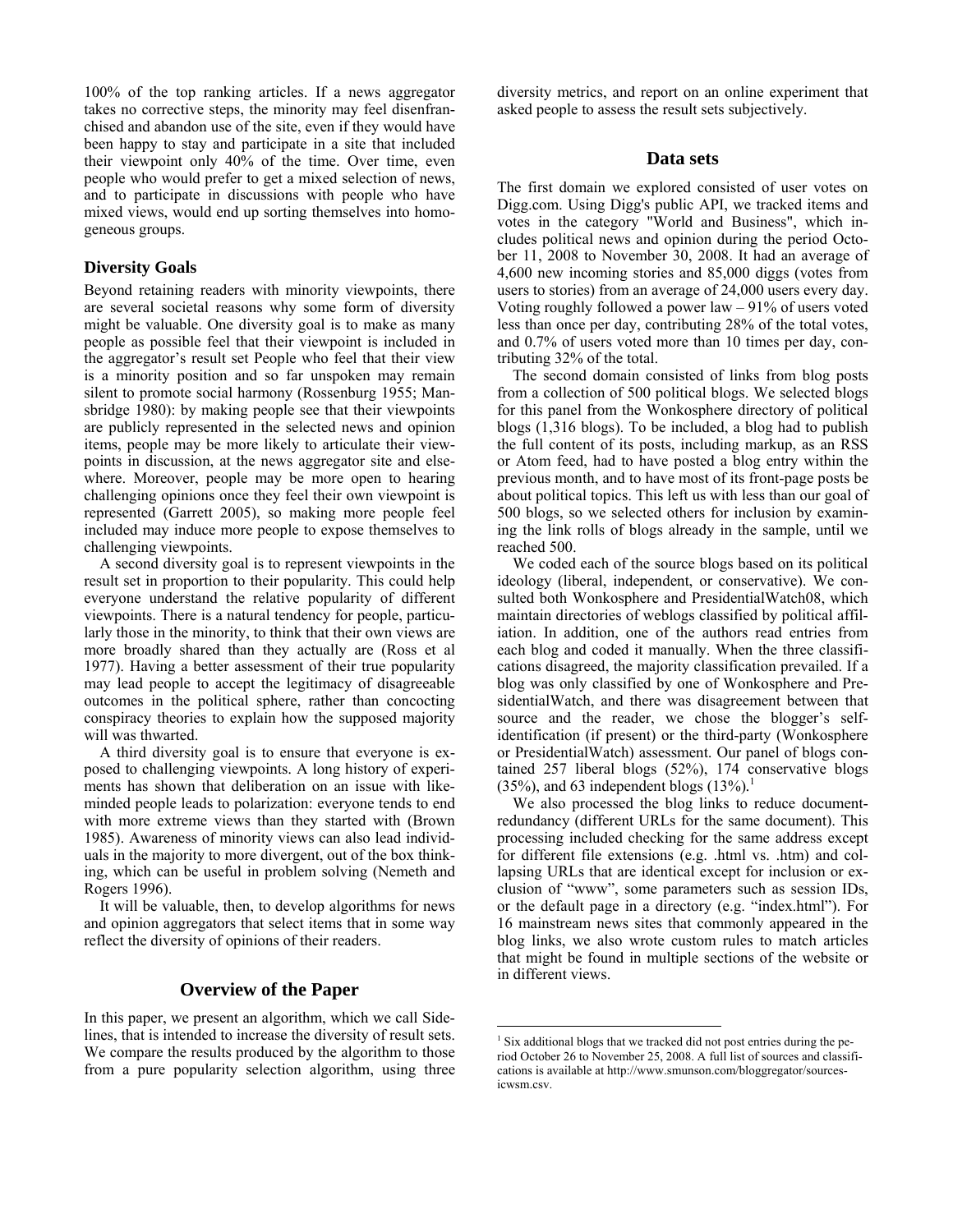In the creation of selection algorithms, we think of blogs as voters, links as votes, and the web pages that they link to as the candidate items for selection. Note that blog entries often link to news stories from mainstream media sites as well as other blog entries and non-blog web pages. Thus, the universe of items was not limited to the entries in the set of 500 blogs. To avoid bootstrapping issues, we collected links to items for two days before the time period during which we generated results. During the period October 24 to November 25, there were a total of 166,503 links to 106,765 distinct items.

 Our influence suppression algorithm is based on an intuition that liberal blogs tend to link to the same items as other liberal blogs, but different items than conservative blogs link to. To verify this, we calculated the average Jaccard similarity coefficients (Romesburg 2004) for both intra- and inter- group pairs (Table 1): although the overlap in items linked to was small for a randomly selected pair of blogs, it was more than twice as high when both blogs were liberal or both conservative than when one of each was selected.

|             | Ideologies of blog pair     | <b>Mean Jaccard</b><br>similarity |
|-------------|-----------------------------|-----------------------------------|
| Intra-group | Liberal - liberal           | 0.00306                           |
|             | Conservative - conservative | 0.00302                           |
|             | Independent - independent   | 0.00129                           |
| Inter-group | Liberal - conservative      | 0.00132                           |
|             | Conservative - independent  | 0.00208                           |
|             | Liberal - independent       | 0.00188                           |

*Table 1. Mean Jaccard similarity coefficients for inter-group and intra-group pairs of blogs.* 

### **Algorithms**

We implemented two algorithms. The first, a generalization of approval voting, serves as a comparison point for the second, which is intended to increase diversity. In an approval voting system, each voter votes for as many candidates as desired and the top *k* vote-getters are selected (Brams and Fishburn 1978). With the blog collections, we treated each blog as a voter and a link from a blog post to an item as a vote from the blog for the item. Because reader interest in news decays with age (hence the term news), we modified the approval voting system to decay each vote (digg or blog link) linearly over time, such that:

$$
w = \begin{cases} 1 - t/t_{\text{max}} & \text{for } t < t_{\text{max}} \\ 0 & \text{for } t \ge t_{\text{max}} \end{cases}
$$

where *w* is the vote's weight, *t* is the time since the link or vote was first detected, and  $t_{\text{max}}$  is the time after which the link or vote no longer contributes to the total. The popularity of an item was computed as the sum of the timeweighted votes, Σ*w*. The algorithm then selected the top *k* items in terms of total time-weighted votes (Algorithm 1). We call this the *pure popularity* algorithm.

 The second algorithm, which we call the *Sidelines algorithm, dynamically suppresses the influence of voters (Al*gorithm 2). As with the pure popularity algorithm, it in-

### **Algorithm 1** Pure popularity

**Param:** *I* {The set of items}

**Param:** *U* {The set of users}

**Param:** *V* {The users by items matrix of votes;  $V_{ui} = 1$  if user *u* voted for item *i*, else 0.}

**Param:** *k* {Number of items to return}

Param: timeweight() {A function that time-weights votes based on age}

 $results \leftarrow \Box$ 

**for all** items *i* **in** *I* **do:**   $i \text{ score} \leftarrow 0$  **for all** users *u* **in** *U* **do:**   $\textit{i.score} \leftarrow \textit{i.score} + \text{timeweight}(V[u,i])$ 

 $results \leftarrow$  first *k* items in *I* sorted by score

**Return:** *results*

**Algorithm 2** Sidelines

**Param:** *I* {The set of items}

**Param:** *U* {The set of users}

**Param:** *V* {The users by items matrix of votes;  $V_{\text{ui}} = 1$  if user *u* voted for item *i*, else 0.}

**Param:** *k* {Number of items to return}

**Param:** timeweight() {A function that time-weights votes based on age} Param: *turns* {Number of turns to sideline a "successful" voter}

 $results \leftarrow \Box$ 

{Initially no one is sidelined for any turns} **for all** users *u* **in** *U* **do:**  $sidelinedful \leftarrow 0$ 

**while** length(*results*) < *k* **and** length(*results*) < length(*I*) **do: for all** items *i* **in** *I* **do:**  $i \text{ score} \leftarrow 0$  **for all** users *u* **in** *U* **do: if** sidelined[u] ≤ 0 **then** *i.score* ← *i.score* + timeweight( $V[u,i]$ )

{Decrease the sideline turns for each item} **for all users**  $u$  **in**  $U$  do:  $sidelined[u] \leftarrow sidelined[u] - 1$ 

*winner* ← item with maximum score Remove *winner* from *I*  Append *winner* to *results*   **for all** voters *v* in *V* **do: if**  $V[u, i] = 1$  **then** sidelined[u]  $\leftarrow$  *turns* 

#### **Return:** *results*

crementally selects the item with the highest total timeweighted votes at each step. After selecting an item, however, anyone who had voted for it is relegated to the sidelines for a few turns; that is, votes from sidelined voters were removed from consideration for the selection of the next few items. Note that the Sidelines algorithm does not take into account the group affiliations of voters or correlations between them. Our goal in this initial study was to investigate whether simply reducing the influence of voters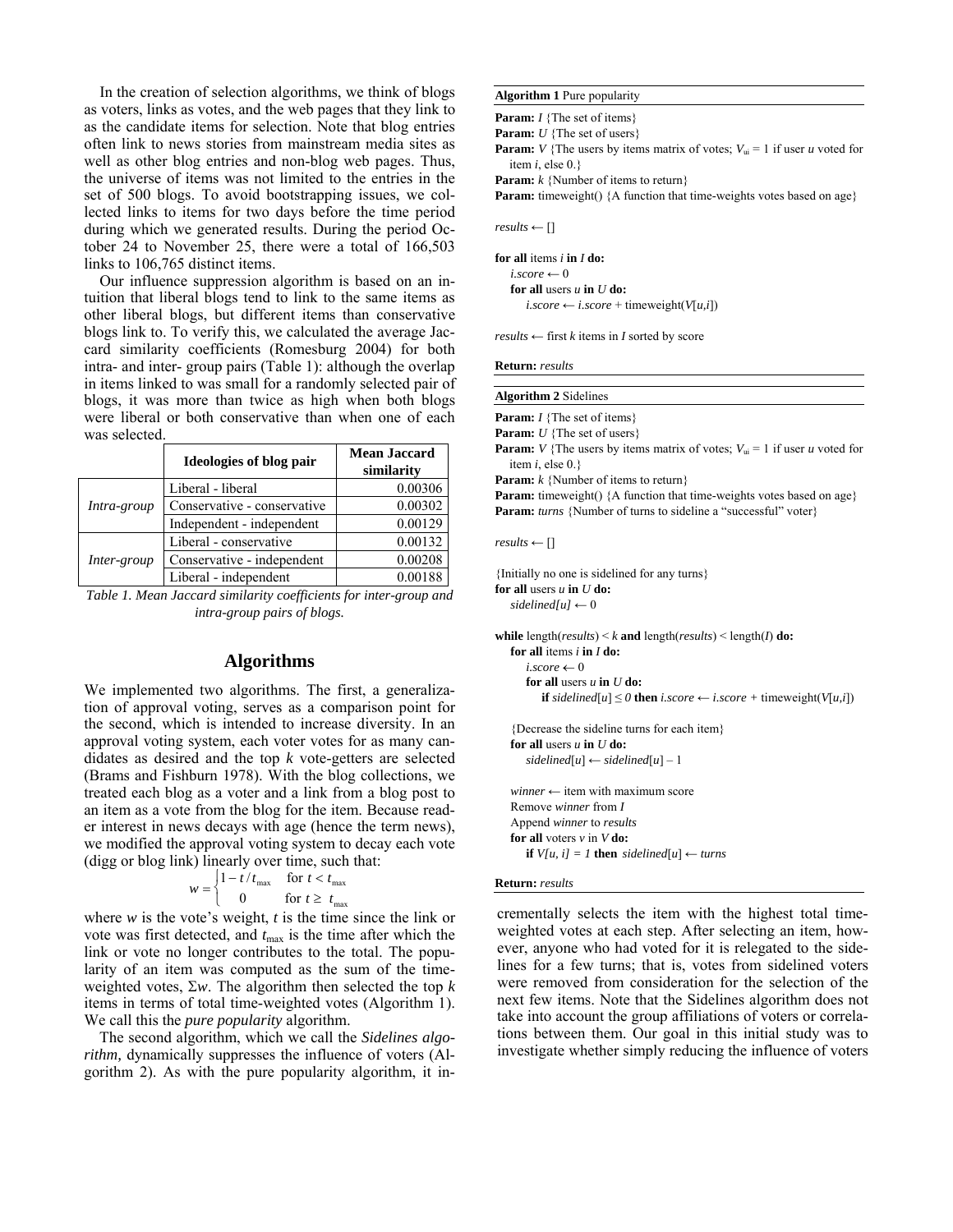whose preferred items had already been selected would noticeably improve the diversity of the result sets.

# **Diversity Measures**

**Inclusion / Exclusion.** One simple diversity metric measures the proportion of voters who had at least one voted-for item in the result; this is the inclusion score. When computing this metric for any snapshot of results, only voters who had voted for at least one item in the previous 48 hours are included, since votes decay over 48 hours in our timeweighting. The percent who do not have any voted-for items in the result set is the exclusion score. A higher inclusion (and hence lower exclusion) score is one indicator of greater diversity.

 Note that we would expect the Sidelines algorithm to include items for at least as many voters as pure popularity, since it gives more weight to votes from voters who do not yet have an item included. Because it is a greedy algorithm that selects the most popular item at each step, however, pathological cases exist where the Sidelines algorithm actually reduces inclusion.

**Alienation.** A more sophisticated version of exclusion measures the position of the best item in the algorithm's result set rather than just whether any voted-for item is present. The measure generalizes from the Chamberlin-Courant scoring rule for voting systems that select a set of candidates for a committee (1983). The ideal committee is one that minimizes the total alienation of the voters, measured as the sum of all the voter's alienation scores. Finding an ideal committee according to this sum of alienation scores has been shown to be NP-Complete (Procaccia et al 2008).

 In our case, we have a sparse set of approval votes from each voter rather than a complete ranking. Moreover, it is natural to think of the result set  $K = \{k_1, k_2, ..., k_{|K|}\}\$  as ordered, since readers will notice the top news stories in a listing before they notice ones lower down. We define the alienation score for user *u* against K as

$$
S_{\text{alienation}}(K, u) = \begin{cases} \min(i) & \text{where } k \in K \cap V_u \\ |K| + 1 & \text{otherwise} \end{cases}
$$

That is,  $S_{\text{alienation}}(K, u)$  is either the position of the highest item in K that  $u$  voted for, or  $|K|+1$  if K has no item that  $u$ voted for. We then define the overall alienation score for K as the sum of individual alienations, normalized by the maximum possible alienation so that values always lie in the interval  $[1/(|K|+1), 1]$ .

$$
S_{\text{alienation}}(K) = \frac{\sum_{u \in U} S_{\text{alienation}}(K, u)}{(|K| + 1)|U|}
$$

A lower score indicates improvement on this diversity metric: more people's viewpoints are represented higher up in the result set. As with the simple inclusion/exclusion metric, the Sidelines algorithm will normally decrease the alienation score at least modestly, though pathological cases exist where it could increase alienation.

**Proportional representation.** A third diversity metric is a generalized notion of proportional representation: we define a divergence scoring function that is minimized when the result set K has votes from different groups in proportion to their representation in the voter population. In the introduction and description of our pilot data, we divided the people and items into Red, Blue, and Purple, with Red people generally voting for or linking to Red items. If the user population were 60% Blue, we suggested that it would be better to select 60% Blue items than to select 100% Blue items, as might occur if we simply take the approval voting outcome.

More generally, suppose that there are groups,  $G = (g_1, g_2)$ …, *g|G|*), and that each person *u* may have partial affiliation with each group, which we represent by a vector  $\mathbf{u}_G =$  $(u_{g_1},...u_{g_{|G|}})$ , with  $\sum_{g \in G} u_g = 1$ . For a set of users U, we define the representation for the groups as

$$
\mathbf{U}_{\mathbf{G}}=\frac{\displaystyle\sum_{\mathbf{u}\in U}\mathbf{u}_{\mathbf{G}}}{\left |U\right |}
$$

Note that, by construction,  $\sum_{g \in G} U_g = 1$ . That is, the weights express the proportion of total affiliation for each group. In the case where individual affiliations are pure (i.e., each person is affiliated with just one group), the representation vector simply expresses the proportion of users in each of the groups.

 Given a set of votes V, for any item *i* we define *i*'s representativeness with respect to the groups' preferences as a vector of weight **i<sub>G</sub>**, with

$$
i_g = \frac{\sum_{u \in U} u_g v_{ui}}{\sum_{u \in U} v_{ui}}
$$

That is, each vote is weighted by the portion of the voter's affiliation that belongs to the group. The sum of weighted votes divided by the total votes gives the proportion of the total votes that are affiliated with the group. Note that  $\sum i_{o}=1$ . In the case where individual affiliations are pure, i<sub>g</sub> simply expresses the proportion of all votes for the item that came from users in group *g*.

Then, we define the representativeness vector  $K_G$  on a subset of items K as the mean representativeness over items in the subset:

$$
K_g = \frac{\sum_{i \in K} i_g}{|K|}
$$

Next we compare the two vectors  $U_G$  and  $K_G$  to compute the amount that the groups' preferences for the subset K diverge from the groups' proportional representation. Interpreting  $U_G$  and  $K_G$  as probability distributions over the groups, we compute the Kullback-Liebler divergence (1951), otherwise known as the conditional entropy:

$$
D(\mathbf{U}_G||\mathbf{K}_G) = \sum_{g \in G} \mathbf{U}_g \log \frac{\mathbf{U}_g}{\mathbf{K}_g}
$$

The divergence score is always positive. Lower scores indicate more proportional representation: the mean item representation score is closer to the mean of the user affiliation scores.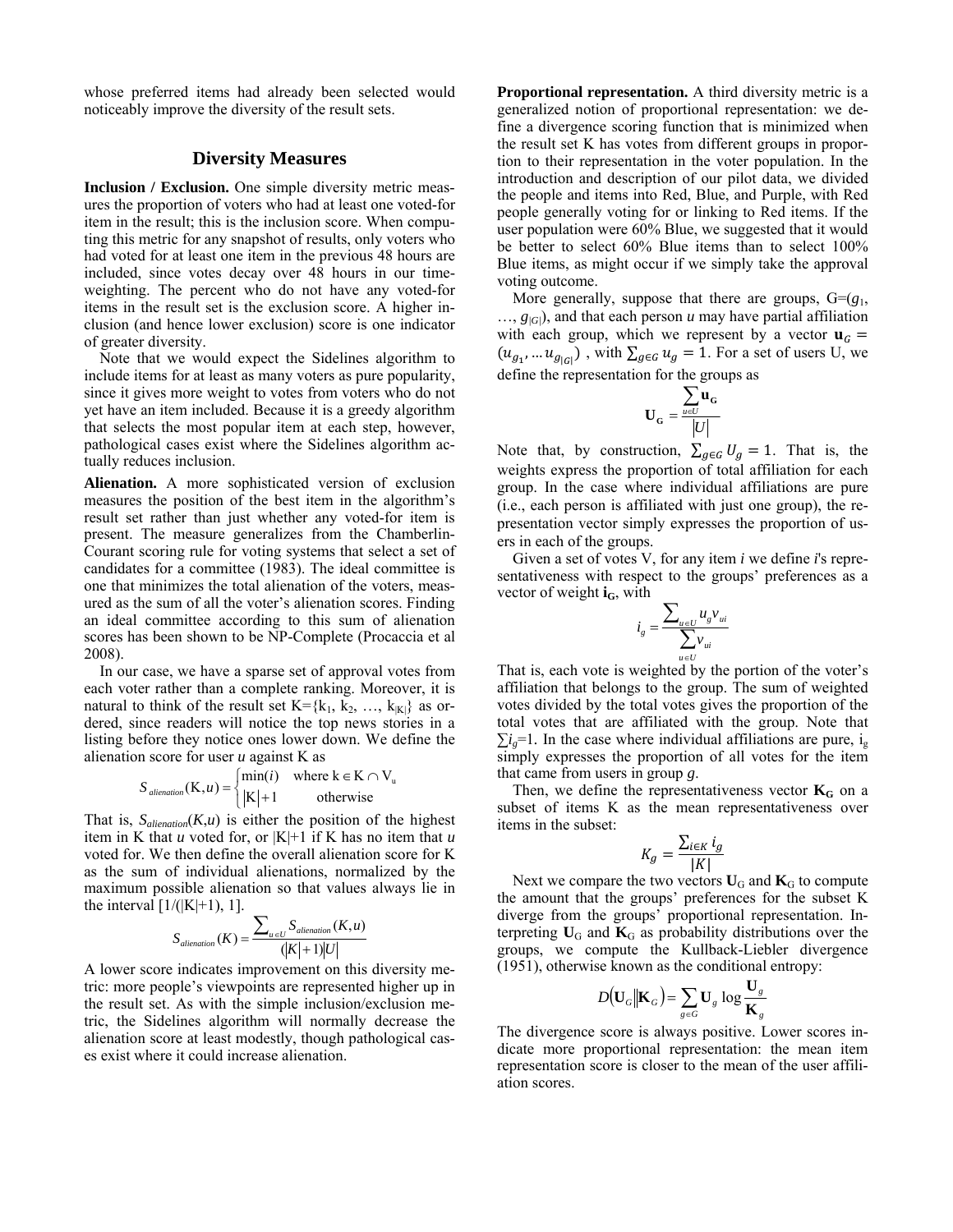# **Digg.com Evaluation**

For the Digg domain, we computed result sets of size 35 for the pure popularity and Sidelines algorithms once per day from November 19-30. For the Sidelines algorithm, the turns parameter was set to 20, meaning that a voter's votes were excluded for the selection of the next 20 items after a voted-for item was selected. For both the Sidelines and pure popularity algorithms, each link counted as one vote when it was first detected and then decayed linearly to 0 over 48 hours  $(t_{\text{max}})$ .

 Averaging over the 12 result snapshots, 65.1% of users who voted for at least one item in the previous 48 hours had at least one voted-for item included in the 35 results. For the Sidelines algorithm, an average of 66.8% of voters had at least one voted-for item selected. The difference is statistically significant (paired t-test,  $t(11)=6.05$ ,  $p<0.001$ ).

 The alienation score was also lower (mean 0.476 vs. 0.463). Partly, this results from including a voted-for item for more users. In addition, contingent on having an item selected, voted-for items appeared somewhat earlier in the result sets: the mean position was 6.91 for the Sidelines algorithm and 7.12 for pure popularity  $(t(179668)=5.63$ , *p*<0.001).

 We do not have a classification of Digg users into opinion groups. Therefore, we were not able to compute a divergence score to measure the proportional representation with respect to opinion groups of selected items vs. the overall population of voters.

# **Blog Links Evaluation**

For the set of 500 blogs, we generated result sets of *k=*12 items using each of the algorithms. In the Sidelines algorithm, a blog sat out the voting for the next *turns*=7 items after an item it linked to was selected. For both the Sidelines and pure popularity algorithms, each link counted as one vote when it was first detected and then decayed linearly to 0 over 48 hours  $(t_{\text{max}})$ . We generated results snapshots at 6-hour intervals for a period from October 26 to November 25. The Sidelines algorithm achieved a somewhat higher mean inclusion score (0.445) than the pure popularity algorithm (0.419). The difference was statistically significant (paired t-test,  $t(120) = 8.701$ ,  $p < 0.001$ )

 We also computed the alienation score, *Salienation* for each snapshot (Figure 2). For this calculation, we included only the blogs that had linked to an item in the time window used to generate the snapshot. The mean *Salienation* for Sidelines result sets was 0.809, and the mean *Salienation* for pure popularity was 0.796. This difference is statistically significant (paired t-test,  $t(120) = 7.864$ ,  $p < 0.001$ ).

 As described previously, we expected that the pure popularity algorithm might tip toward producing very liberally biased results given that the sample of blogs had somewhat more liberal than conservative blogs, and we expected that the Sidelines algorithm would tip less. To evaluate this, we calculated the proportional representation divergence score,  $D(U_G||V_G)$  for each snapshot (Figure 3).



*Figure 2. Alienation score for sidelines and pure popularity algorithms on blog data set.* 



*Figure 3. Proportional Representativeness score for sidelines and pure popularity algorithms on blog data set.* 

 The pure popularity algorithm showed some evidence of the expected tipping. While 52% of blogs were classified as liberal (blue), the mean representation of blue opinion among the items selected by the pure popularity algorithm was  $61.9\%$  (See  $K_B$  column in Table 2); the mean divergence score  $D(U_G||K_G)$ , which takes into account representation of blue, red, and purple, was 0.018. The Sidelines algorithm showed evidence of tipping as well, but not as severely; the mean representation of blue opinion was 58.6% and the mean divergence score was 0.010. The difference in divergences between the two algorithms was statistically significant (paired t-test,  $t(120) = 6.953$ ,  $p <$ 0.001). Table 2 summarizes the mean distributions of blue, red, and purple representation for each algorithm.

|                        | $\mathbf{U}_\mathbf{R}$   | $\mathbf{U}_\mathbf{R}$   | $U_{\rm P}$ | $div_{\text{KL}}$ |
|------------------------|---------------------------|---------------------------|-------------|-------------------|
| <b>Blog</b> population | 0.520                     | 0.352                     | 0.128       |                   |
|                        | $\mathbf{K}_{\mathbf{R}}$ | $\mathbf{K}_{\mathbf{R}}$ | $K_{\rm P}$ | $div_{\text{KL}}$ |
| Pure popularity        | 0.619                     | 0.277                     | 0.103       | 0.018             |
| Sidelines              | 0.586                     | 0.313                     | 0.101       | 0.010             |
| T11A <sub>n</sub>      |                           |                           |             |                   |

*Table 2: Proportional Representation by algorithm* 

### **Experiment**

To see if readers would notice the difference between the two algorithms, we conducted a web-based experiment from October 27 to December 1, 2008 using the blog links as votes. We recruited subjects using a local list and links posted to the authors' Facebook profiles. Subjects visiting the site were randomly assigned to see the current snapshot of results from one of two algorithms (they were not told which, or indeed that there were two), asked for reactions to each of the items, and then for reactions to the set as a whole. 40 subjects completed the survey; one response was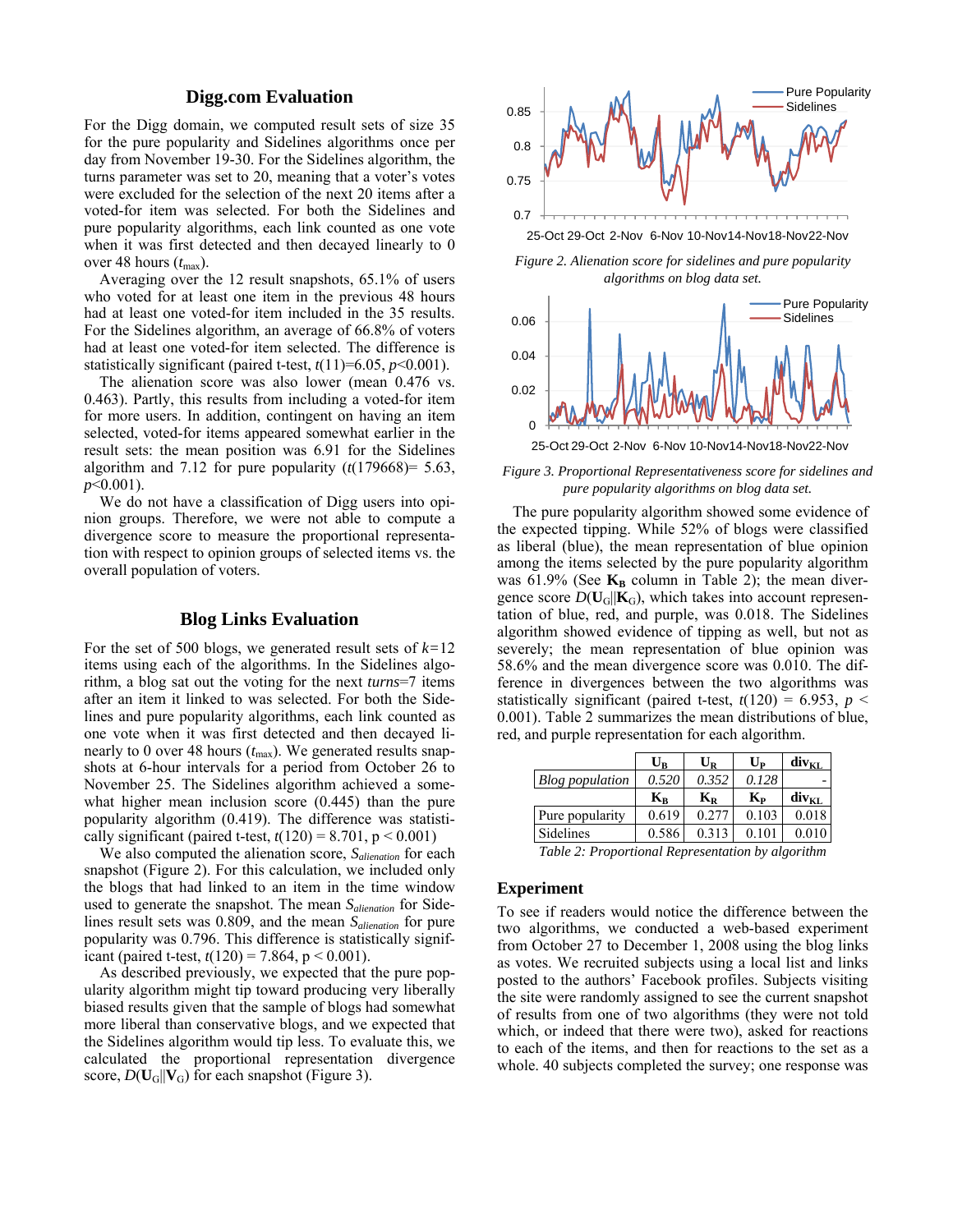discarded, as the subject had responded to the questions without actually reading any of the links.

 Each subject first was shown links to 12 items, generated by one of the algorithms within the previous 30 minutes. Below each link, we asked subjects to respond to three questions (Figure 4).



*Figure 4. Portion of the online survey asking users to read links and reply to questions.* 

 We then asked readers to respond to the collection as a whole. On a 5-point scale, did the collection seem liberally or conservatively biased? How complete a range of political opinions did they feel the collection included? Did they find opinion-affirming or opinion-challenging items? Did they find something surprising? Subjects were also asked how much they value opinion diversity, topic diversity, opinions that agree with their own, and credibility of facts in news aggregator results.

 Finally, we asked subjects about their own political preferences on a 7-point scale from extremely liberal to extremely conservative and on a 7-point scale from Strong Democrat to Strong Republican.

**Hypotheses about the Sidelines results.** We had several hypotheses related to the diversity goals of the Sidelines algorithm. As one way of measuring opinion diversity, we calculated the variance in how much each subject agreed with the opinions in each article in their result set. A higher variance would indicate a more diverse result set, so we expected that subjects who viewed a list of links generated by the Sidelines algorithm would have a higher variance in how much they agreed with the opinions presented in each article in the collection than subjects who viewed results from the pure popularity algorithm:

*H1. Subjects viewing Sidelines algorithm results will report higher* variance in their agreement with the opinions in articles presented than subjects viewing the pure popularity algorithm.

 As our sample of voting blogs was somewhat liberal, and we anticipated a mostly liberal set of respondents, we hypothesized that the Sidelines algorithm would result in a greater chance of challenging and surprising items.

 *H2. Subjects viewing a list of links generated by the Sidelines algorithm would be more likely to find something*  *challenging than subjects viewing results from the pure popularity algorithm.* 

 *H3. Subjects viewing a list of links generated by the Sidelines algorithm would be more likely to find something surprising than subjects viewing results from the pure popularity algorithm.* 

Because of the Sidelines algorithm's resistance to tipping, we believed respondents would feel that the Sidelines results represented a more complete and less biased range of items than results from the pure popularity algorithm.

 *H4. Subjects viewing a list of links generated by the Sidelines algorithm would rate the collection of links as including a more complete range of political opinions than subjects in the pure popularity group.* 

 *H5. Subjects viewing a list of links generated by the Sidelines algorithm would rate the bias of the collection as more neutral than subjects in the pure popularity group.* 

Given Stromer-Galley's findings that people say they seek out diversity, we also expected the Sidelines algorithm would lead to result sets that are more satisfying than the pufre popularity results.

*H6. Subjects viewing a list of links generated by the Sidelines algorithm would report being more satisfied with the collection of links than subjects in the control group.* 

**Results.** Table 3 summarizes our results from the online experiment.

*H1 Opinion Diversity.* Though the values are in the expected direction – higher variance in agreement for the Sidelines – the result is not statistically significant.

*H2 Challenge.* The subjects, who mostly self-identified as Democrats and liberals, were more likely to find something that challenged their opinions in the sidelines result sets; an 89% chance of finding something challenging vs. 50%  $(t(35) = 2.83, p < 0.01$ .

*H3 Surprise.* There was no difference in the likelihood of a subject finding a surprising item in the sidelines or pure popularity result sets.

*H4 Completeness and H5 Bias.* The subjects reported that that the sidelines modification may have delivered slightly more neutral and slightly more complete results sets with regard to range of political opinion, but again, the *p*-values are too small to say this with any certainty.

*H6 Satisfaction.* There is no apparent difference in subject satisfaction between the two algorithms.

*Valued attributes in news aggregator results.* We also call attention to the degree to which subjects reported valuing different characteristics of a result set. Subjects indicated that they value diversity of opinions more than agreeable opinions (paired,  $t(38)=3.94$ ,  $p < .001$ ), consistent with Stromer-Galley's findings (2003). Subjects indicated valuing credibility of facts more than either topic diversity (paired,  $t(38)=5.97$ ,  $p < .001$ ) or opinion diversity (paired,  $t(38)=6.20$ ,  $p < .001$ ), and valuing topic diversity more than opinion diversity (paired,  $t(38)=2.21$ ,  $p < 0.05$ ).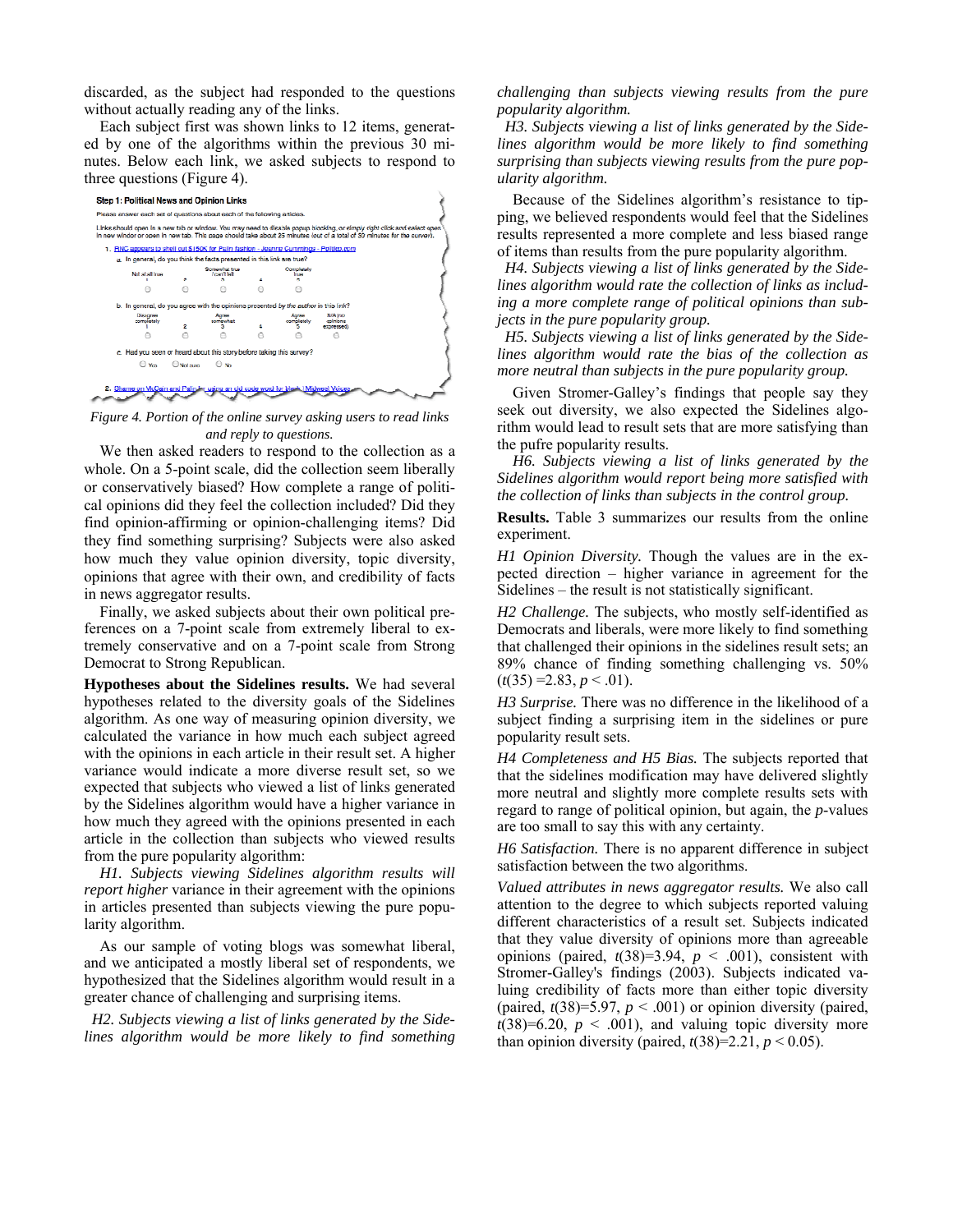Interestingly, readers who viewed results from the Sidelines algorithm reported that they valued diversity in opinions more than the readers who viewed the results from the pure popularity algorithm  $(t(35)=2.15, p \le 0.05)$ .

### **Discussion**

Free responses indicated that other shortcomings of our aggregator – particularly topic redundancy – drove satisfaction down in both conditions. Unlike many popular news aggregators (e.g. Google News, Memeorandum), we do not cluster similar articles. On days when one particular news story was receiving substantial attention, notably right around the Presidential election, when most of our subjects completed the survey, the list of 12 items presented to survey respondents might contain many links to different coverage of the story; many subjects complained about this in the free response section of the survey. Without the inclusion of these news aggregator features, it is difficult to assess how the Sidelines algorithm affects satisfaction with result sets. Future iterations of our aggregation algorithms – both the baseline we use for comparison and those designed to promote diversity – should cluster related stories by topic to reduce redundancy in the result sets.

 While the Sidelines algorithm improved the diversity metrics as compared to pure popularity, effects were not large. Especially with the Digg data, this may be due in part to the large number of voters. For example, in the snapshot taken for November 22, there were 4476 votes for the most popular item. 670 of the 1769 voters for the second most popular item had also voted for the most popular item, but that still left 1099 votes for the second most popular item. We speculate that with so many voters on Digg, even when all the voters for the most popular item are removed, there are many like-minded voters left to vote for the next most popular item. Thus, among the twelve Digg snapshots, the median position in the result set where the pure popularity and Sidelines algorithm first disagreed was not until the fourth item. More importantly, the median position where an item first appeared in the top-35 results with Sidelines that did not appear at all in the pure popularity result set was position 19, with a range of 16-31.

 Our user experiment was fairly low-powered. This may have prevented us from obtaining statistically significant results even though some of the user responses were in the anticipated directions. For example, if in the entire population the mean difference in assessments of the collection snapshot's bias was .25 (on a 5 point scale), given the variance in assessments we observed among subjects in our study, the probability of detecting a significant difference (at the p=.05 level) with a sample of 39 subjects is just  $14%$ 

 There are two obvious weaknesses in the initial Sidelines algorithm that we used. First, it is more suited to maximizing the number of people who feel their viewpoints are represented in the result set than it is to achieving proportional representation of the different viewpoints of the population, two alternative notions of diversity.

|                                                                      | Pure       | <b>Sidelines</b> | p-value    |  |  |
|----------------------------------------------------------------------|------------|------------------|------------|--|--|
|                                                                      | popularity |                  |            |  |  |
| Variance in opinion agreement                                        | 1.08       | 1.38             | 0.233      |  |  |
| Variance in credibility                                              | 0.65       | 0.83             | 0.210      |  |  |
| Credibility                                                          | 3.65       | 3.71             | 0.708      |  |  |
| (1 not credible, 5 credible)                                         |            |                  |            |  |  |
| Overall bias                                                         | 3.40       | 3.16             | 0.385      |  |  |
| (1 conservative, 5 liberal)                                          |            |                  |            |  |  |
| Completeness                                                         | 2.50       | 2.95             | 0.153      |  |  |
| (1 very incomplete, 5 very complete)                                 |            |                  |            |  |  |
| Satisfaction                                                         | 2.60       | 2.63             | 0.909      |  |  |
| (1 very unsatisfied, 5 very satisfied)                               |            |                  |            |  |  |
| Found something affirming                                            | 0.94       | 0.95             | 0.938      |  |  |
| (0 no, 1 yes)                                                        |            |                  |            |  |  |
| Found something challenging                                          | 0.50       | 0.89             | ** $0.007$ |  |  |
| (0 no, 1 yes)                                                        |            |                  |            |  |  |
| Found something surprising                                           | 0.68       | 0.68             | 1.000      |  |  |
| (0 no, 1 yes)                                                        |            |                  |            |  |  |
| Value diversity in opinion                                           | 3.30       | 4.00             | $*0.038$   |  |  |
| (1 not at all, 5 very much)                                          |            |                  |            |  |  |
| Value diversity in topic                                             | 4.05       | 4.06             | 0.982      |  |  |
| (1 not at all, 5 very much)                                          |            |                  |            |  |  |
| Value opinion agreement                                              | 2.75       | 2.79             | 0.881      |  |  |
| (1 not at all, 5 very much)                                          |            |                  |            |  |  |
| Value credibility in facts                                           | 4.45       | 4.84             | 0.117      |  |  |
| (1 not at all, 5 very much)                                          |            |                  |            |  |  |
| Liberal to conservative                                              | 2.56       | 2.06             | 0.256      |  |  |
| (1 extremely liberal, 7 extremely                                    |            |                  |            |  |  |
| conservative)                                                        |            |                  |            |  |  |
| Party affiliation                                                    | 2.55       | 1.92             | 0.170      |  |  |
| (1 strong liberal, 7 strong conservative)                            |            |                  |            |  |  |
| Table 3. Results of online experiment based on political blog links. |            |                  |            |  |  |

Second, because only voters who actually voted for an item sit on the sidelines, and not other people who share their viewpoint, it is not as effective as it could be at getting more viewpoints represented in the final set. We plan to explore different ideas that might improve on the Sidelines algorithm, at least for achieving some types of diversity.

 The first approach is to make adjustments to the Sidelines algorithm, changing who is sidelined and for how long. As shown in the pilot study, when we increased the number of rounds users were sidelined before their votes counted again, there was a greater change in the results list for Digg, as compared to the list generated from pure popularity voting. We want to vary this number and find the optimal, which might depend on other parameters such as the size of the set of items, the size of the desired result set, the number of users, and the distribution of votes. To suppress a whole viewpoint, rather than just the voters who voted for an item, we will explore ways to identify those users who share the item's viewpoint and sideline all of them for the selection of the next few items. One way to identify such users would be by clustering: those in the same cluster as those who voted for the just-selected item would be sidelined. Another way would be to use a recommender algorithm: those who are predicted to like the just-selected item would be sidelined.

 A second direction for algorithm development is to compute what would be the next selected item, with sidelining, simultaneously for all items, using graph traversal techniques inspired by PageRank (Brin and Page 1998). For example, Jeh and Widom propose a method to compute the pairwise similarities (SimRank) between all pairs